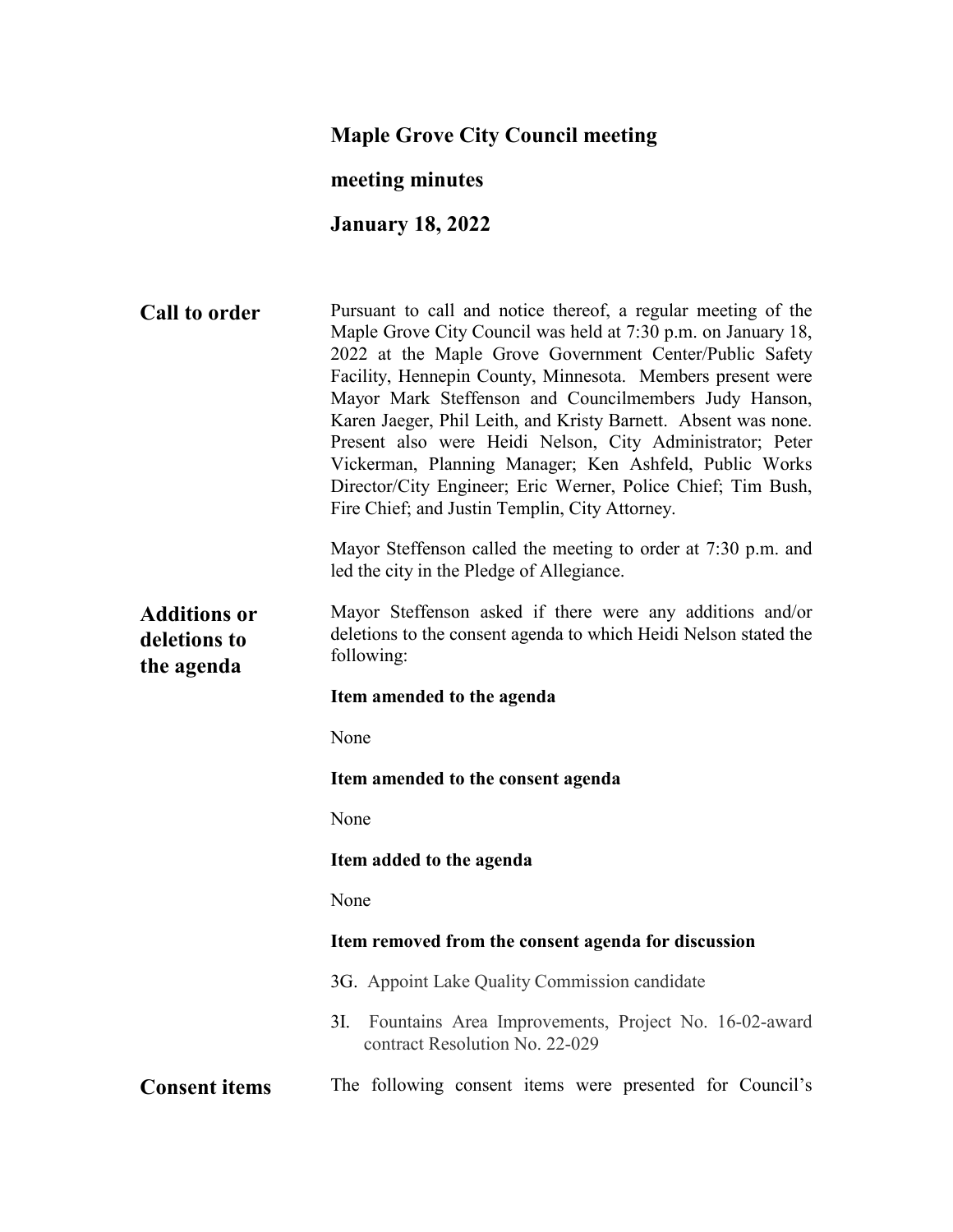approval:

#### **MINUTES**

A. Regular meeting – January 3, 2022

### **HUMAN RESOURCES ITEMS**

B. Recruitment approval for City Prosecutor

Motion to authorize staff to begin the recruitment process for the City Prosecutor position in the Administration Department.

C. Amendments to temporary COVID19 policies

Approve amendments to temporary COVID19 policies

### **COMMUNITY & ECONOMIC DEVELOPMENT ITEMS**

D. Crocus Grove Planned Unit Development concept stage plan, development stage plan, preliminary plat, rezoning and administrative lot division

Motion to table the application at the request of the applicant.

E. Evanswood - Hill and Radintz administrative lot division

Motion to adopt Resolution No. 22-028 affirming the approval of the requested administrative Hill and Radintz parcel division of parcel PID No. 06-119-22-44-0001 as requested.

### **ENGINEERING ITEMS**

F. 2022-2025 Residential Waste Reduction and Recycling Funding Policy

Motion to adopt Resolution No. 22-026 approving the 2022- 2025 Residential Waste Reduction and Recycling Grant Agreement with Hennepin County and authorizing the Mayor and City Clerk to execute the agreement.

G. Appoint Lake Quality Commission candidate

This item was removed by Councilmember Jaeger for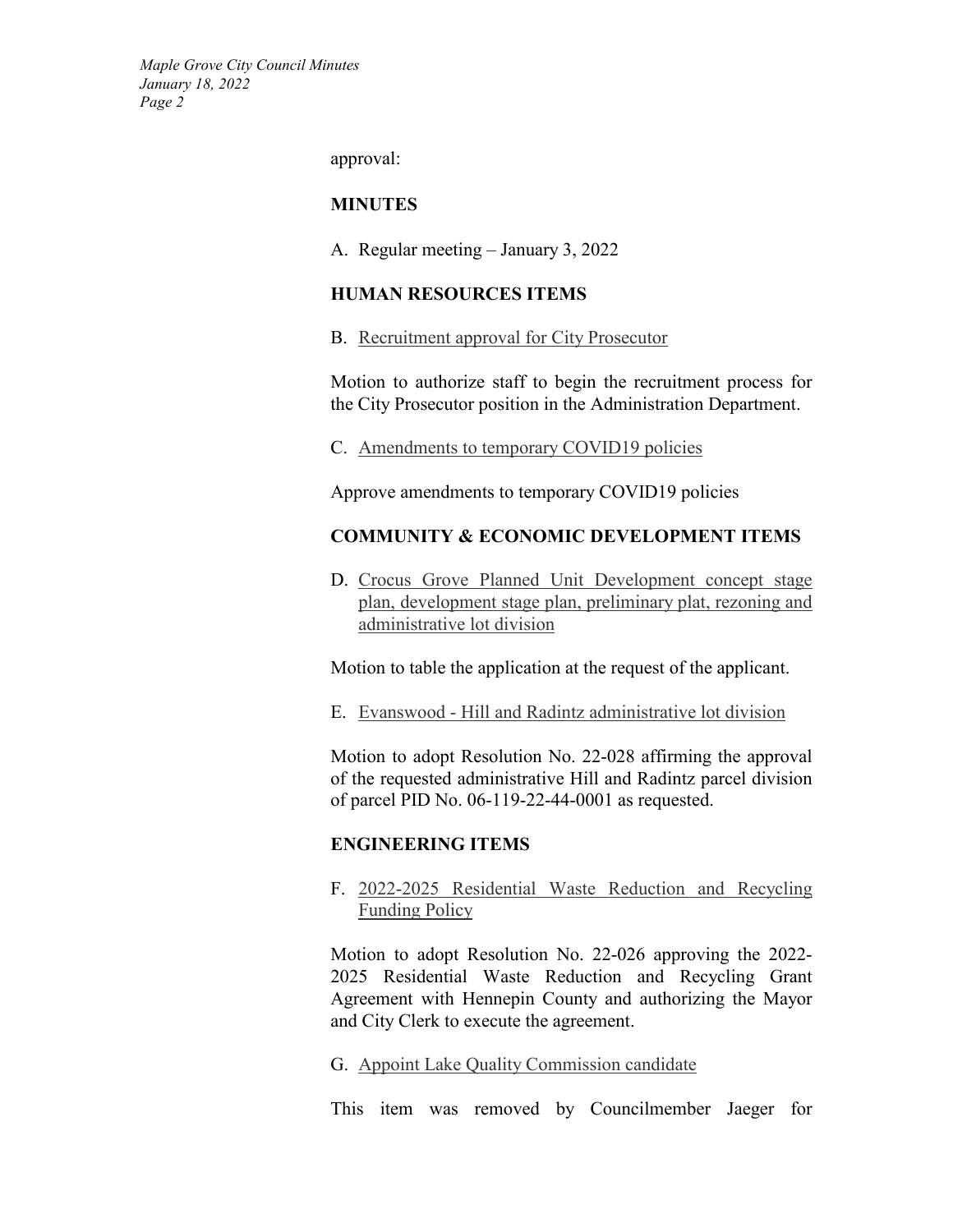discussion.

#### H. Conveyance of excess right of way

Motion to accept the offer of conveyance of property deemed by MnDOT as excess right of way for the TH 610 project subject to terms of conveyance letter dated July 29, 2021, Conveyance No. 2017-0070, Parcel 43.

I. Fountains Area Improvements, Project No. 16-02-award contract Resolution No. 22-029

This item was removed by Councilmember Jaeger for discussion.

J. Government Center HVAC replacement and upgrades

Motion to approve proposals from UHL Company to replace thirteen (13) heat pumps within the Government Center, upgrade controls on said heat pumps, and install a new boiler to complement the existing geothermal system.

### K. Project No. 2021-01 - Final acceptance

Motion to approve the final acceptance of Appaloosa Woods Street Reconstruction, Project No. 2021- 01 completed by Northwest Asphalt subject to the warranty provisions of the contract and statutory law.

L. Southwest Crossroads Third Addition, Havenwood of Maple Grove, Project No. 19-17, First Amendment to Developer's Agreement Resolution No. 22-025

Motion to adopt Resolution No. 22-025 approving First Amendment to Developer's Agreement for Southwest Crossroads Third Addition – Havenwood of Maple Grove, subject to final review by the City Attorney and Director of Public Works.

M. Sureties

Motion to approve the surety actions.

### **ADMINISTRATIVE ITEMS**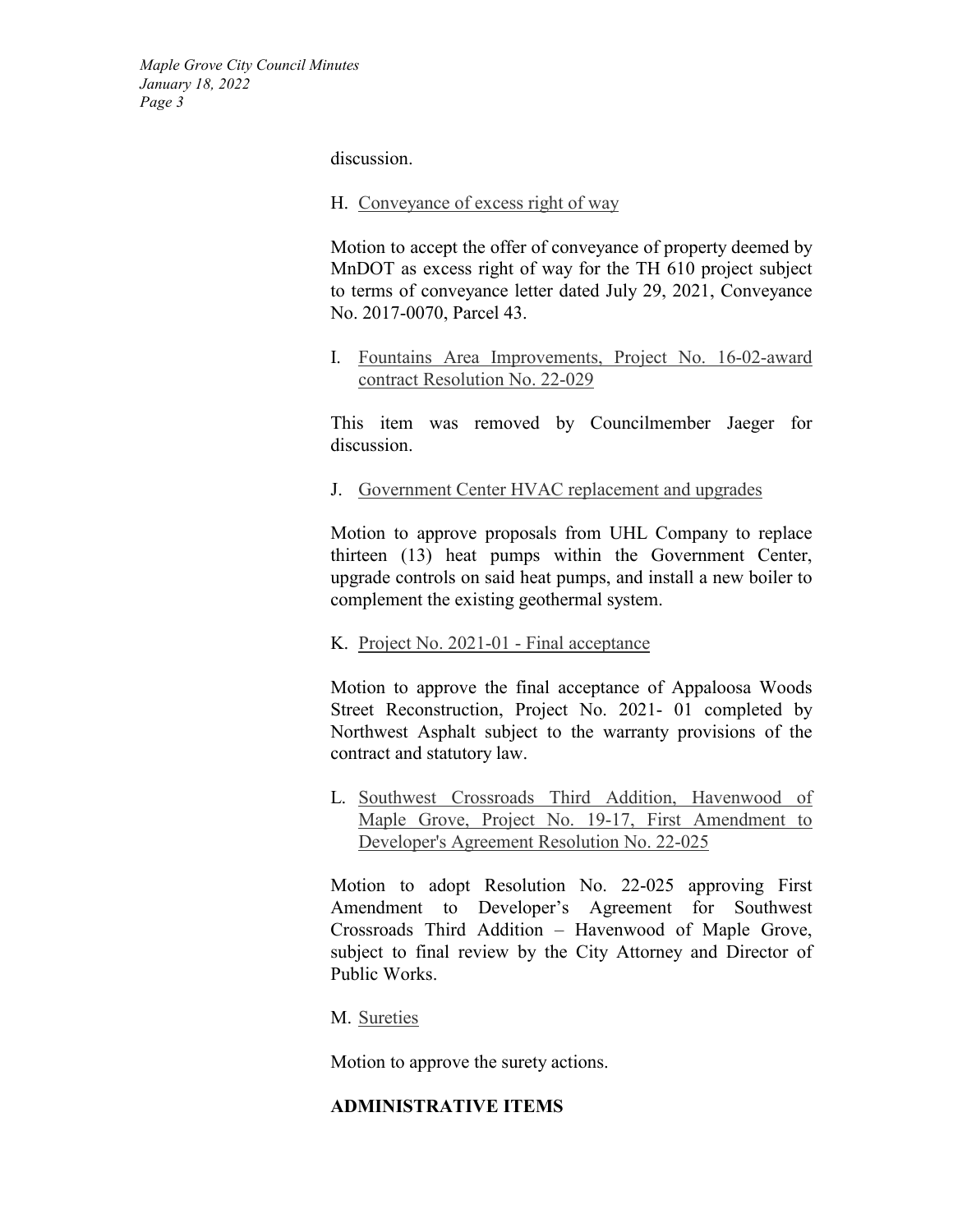### N. Municipal Legislative Commission amendments to Joint and Cooperative Agreement

Motion to approve the proposed form of amended and restated Joint and Cooperative Agreement of the Commission of the Municipal Legislative Commission.

### O. Annual replace and upgrade PC's

Motion to approve the replacement of desktops, laptops, monitors and docks for 2022. The total cost of replacement will be \$39,508.00 to be purchased from the Data Processing Replacement Fund. The breakdown of costs are as follows:

Replacement of 40 desktops: \$31,000.00 Replacement of 2 laptops: \$2,650.00 Replacement of 23 monitors: \$4,830.00 Replacement of 4 laptop docks: \$1,028.00

### P. Annual toughbook replacements

Motion to approve the replacement of 16 Panasonic Toughbooks. Replacement of these Toughbooks is per our standard computer replacement schedule. The computers replaced are used in Police, Fire, and Public Works Departments. The total cost of replacement will be \$43,208.16 to be purchased from the Data Processing Replacement Fund.

Q. Replace and upgrade rugged network switches

Motion to approve the replacement of RuggedCom network switches. The total cost of replacement will be \$29,690.00 to be purchased from the Data Processing Replacement Fund. Two quotes for this project were requested and this is the best pricing of the two.

## R. Approve resolution formally accepting ARPA funds

Approval of Resolution No. 22-024 accepting American Rescue Plan Act (ARPA) Federal Funding, use of that funding for revenue losses incurred in fiscal year 2020 and applying those funds towards public safety operating expenses in fiscal year 2021.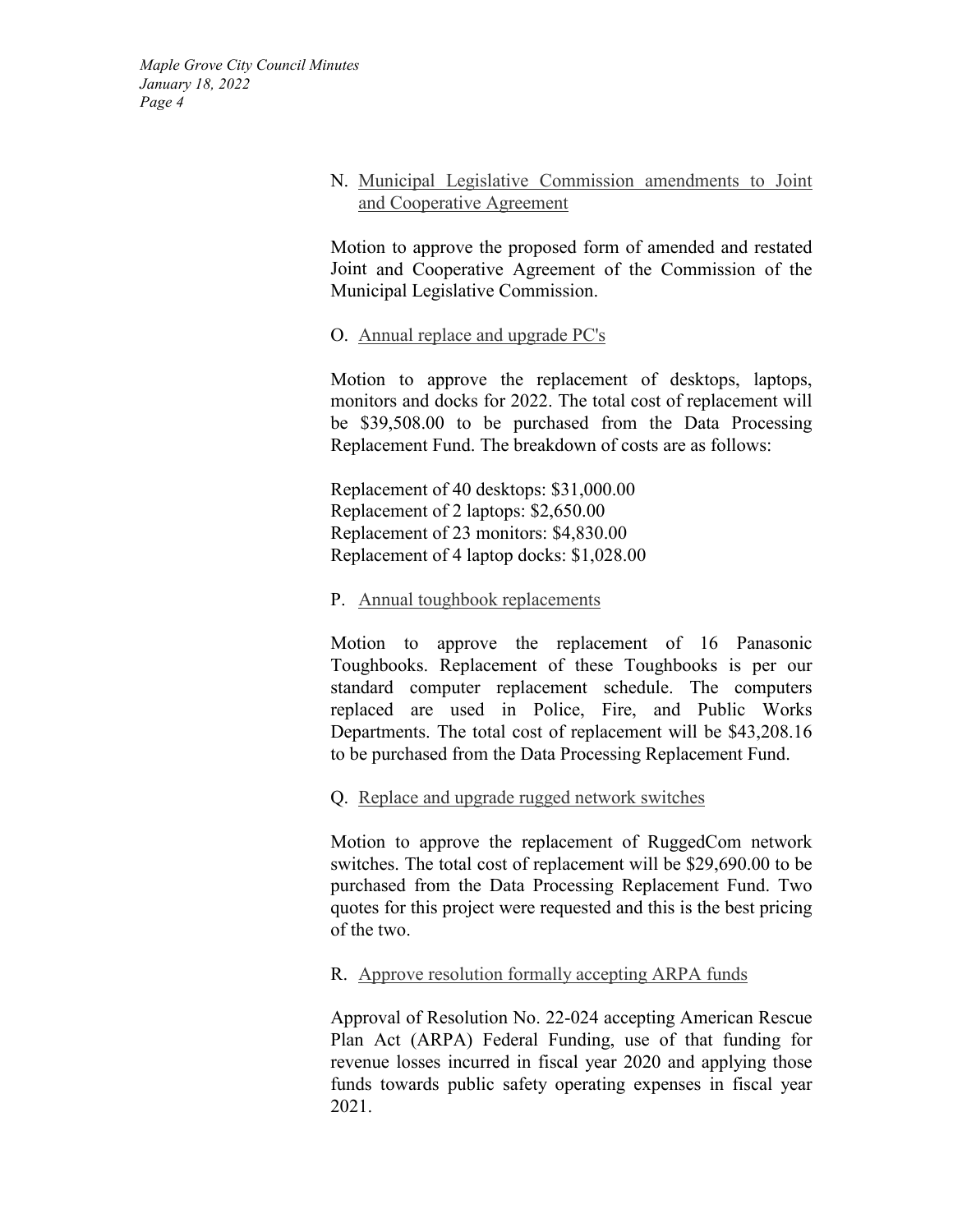#### S. Approve claims

Motion to approve claims totaling \$2,247,743.61.

**Motion by Councilmember Jaeger, seconded by Councilmember Leith, to approve the consent items as amended, removing items 3G (Appoint Lake Quality Commission candidate) and 3I (Fountains Area Improvements, Project No. 16-02-award contract Resolution No. 22-029). Upon call of the motion by Mayor Steffenson, there were five ayes and no nays. Motion carried.**

**Consideration of items pulled from the agenda**

The following items were pulled from the consent agenda.

Regarding Item 3G (Appoint Lake Quality Commission candidate), Councilmember Jaeger welcomed Brennon O'Callaghan to the Lake Quality Commission as the Fish Lake representative.

**Motion by Councilmember Jaeger, seconded by Councilmember Hanson, to appoint Brennon O'Callaghan to the Lake Quality Commission as the Fish Lake representative. Upon call of the motion by Mayor Steffenson, there were five ayes and no nays. Motion carried.**

Regarding Item 3I (Fountains Area Improvements, Project No. 16-02-award contract Resolution No. 22-029), Councilmember Jaeger discussed the contracts for the Fountains Area Improvement Project noting there was a \$200,000 difference between the bids. She questioned why this occurred and why staff's estimate was lower than the low bidder by 10%. Public Works Director/City Engineer anticipated the higher bids were from vendors that had a low interest in the project. He explained staff was looking for the low bidder in this type of bidding environment. He commented staff was not overly surprised that staff was off on this bid by 10%. He reported the low bidder, Valley Paving, has completed many projects in Maple Grove successfully.

**Motion by Councilmember Jaeger, seconded by Councilmember Hanson, to approve the following: Bids were received on January 11, 2022 for Fountains Area**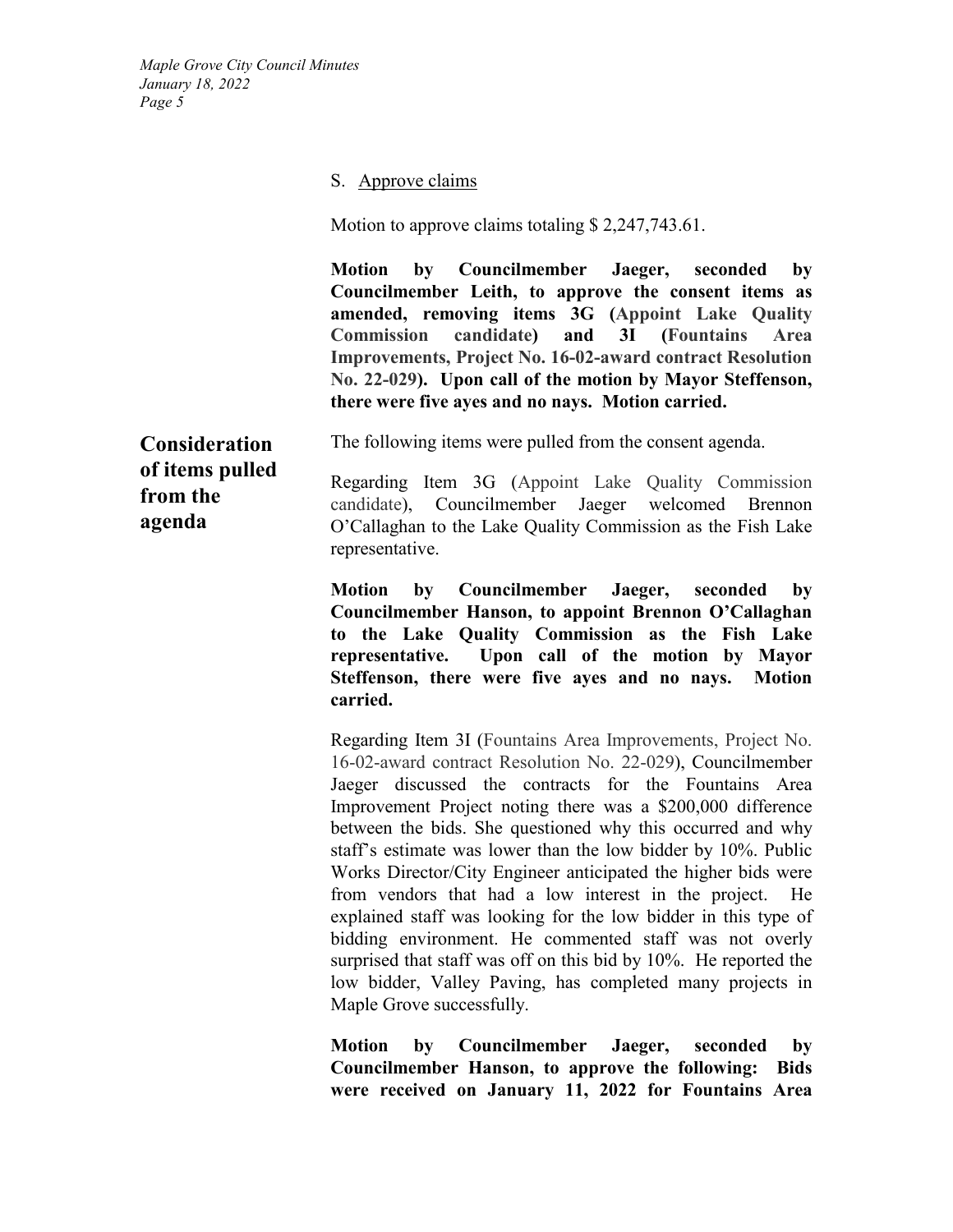|                |  | Improvements Project No. 16-02 and have been tabulated      |  |
|----------------|--|-------------------------------------------------------------|--|
|                |  | and reviewed for consistency with the bidding requirements. |  |
|                |  | The following bids were received complying with the         |  |
| advertisement: |  |                                                             |  |

|   | <b>Contractor's Name</b>            | <b>Base Bid</b> |
|---|-------------------------------------|-----------------|
|   | <b>Valley Paving, Inc.</b>          | \$568,902.00    |
| 2 | <b>GMH Asphalt Corporation</b>      | \$569,372.70    |
| 3 | <b>North Valley, Inc.</b>           | \$570,904.73    |
| 4 | <b>Northwest Asphalt</b>            | \$590,322.39    |
| 5 | <b>New Look Contracting, Inc.</b>   | \$594,429.50    |
| 6 | C.S. McCrossan Construction, Inc.   | \$639,730.50    |
| 7 | <b>Pember Companies, Inc.</b>       | \$651,028.50    |
| 8 | JL Theis, Inc.                      | \$679,143.75    |
| 9 | <b>Urban Companies</b>              | \$689,045.25    |
|   | <b>Thomas and Sons Construction</b> | \$773,882.60    |

**Upon call of the motion by Mayor Steffenson, there were five ayes and no nays. Motion carried.**

# **Special business**

| <b>Open forum</b>                                        | There were no open forum issues brought before the Council at<br>this meeting.                                                                                                                                                                                                                                                                                                                                                                                                             |
|----------------------------------------------------------|--------------------------------------------------------------------------------------------------------------------------------------------------------------------------------------------------------------------------------------------------------------------------------------------------------------------------------------------------------------------------------------------------------------------------------------------------------------------------------------------|
| <b>Retirement of</b><br>Firefighter<br><b>Greg Bodin</b> | Fire Chief Bush recognized Firefighter Greg Bodin and thanked<br>him for his 21 years of dedicated service to the Maple Grove<br>Fire Department. He reported Firefighter Bodin was one of the<br>charter members of Fire Station 5 and was an active public<br>safety servant in the community and beyond.                                                                                                                                                                                |
|                                                          | Firefighter Greg Bodin stated it has been his privilege and honor<br>to serve on the Maple Grove Fire Department. He thanked the<br>Council for their support over the years. He thanked his wife,<br>Cindy, for her tremendous support over the years. He explained<br>he prays for the protection and safety over all of the Maple<br>Grove Firefighters each and every day.                                                                                                             |
|                                                          | Councilmember Jaeger thanked Firefighter Bodin for his<br>tremendous service to the community and for his dedicated<br>service on the Maple Grove Fire Department.                                                                                                                                                                                                                                                                                                                         |
|                                                          | $\blacksquare$ $\blacksquare$ $\blacksquare$ $\blacksquare$ $\blacksquare$ $\blacksquare$ $\blacksquare$ $\blacksquare$ $\blacksquare$ $\blacksquare$ $\blacksquare$ $\blacksquare$ $\blacksquare$ $\blacksquare$ $\blacksquare$ $\blacksquare$ $\blacksquare$ $\blacksquare$ $\blacksquare$ $\blacksquare$ $\blacksquare$ $\blacksquare$ $\blacksquare$ $\blacksquare$ $\blacksquare$ $\blacksquare$ $\blacksquare$ $\blacksquare$ $\blacksquare$ $\blacksquare$ $\blacksquare$ $\blacks$ |

Councilmember Leith thanked Firefighter Bodin for attending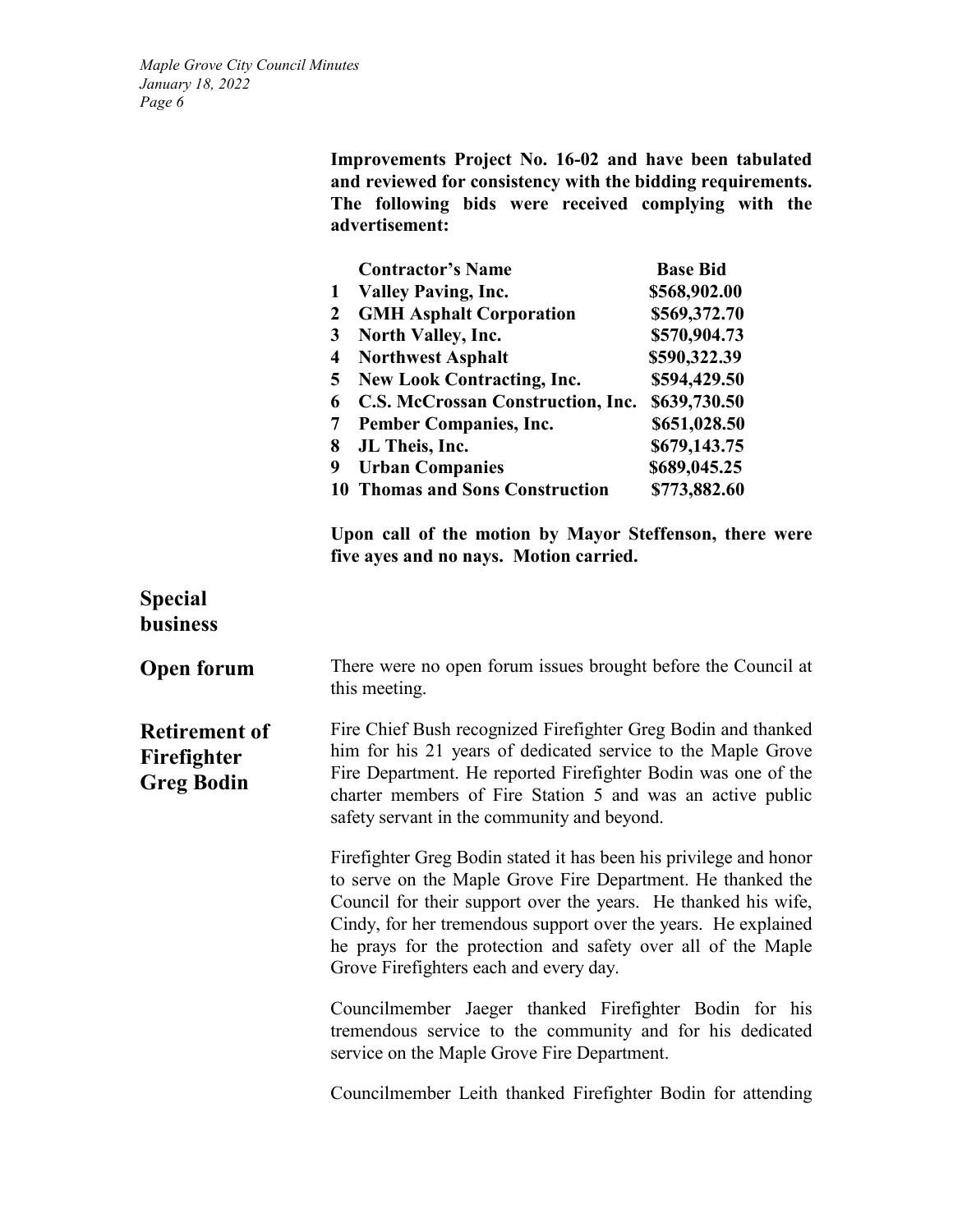|                                              | all of the Lion's events and for offering a blessing. He wished<br>Firefighter Bodin all the best in his retirement.                                                                                                                                                                                                        |  |  |  |
|----------------------------------------------|-----------------------------------------------------------------------------------------------------------------------------------------------------------------------------------------------------------------------------------------------------------------------------------------------------------------------------|--|--|--|
|                                              | Councilmember Hanson thanked Firefighter Bodin for all he has<br>done for the community and wished him well in his retirement.                                                                                                                                                                                              |  |  |  |
|                                              | Mayor Steffenson thanked Firefighter Bodin for always being<br>there on behalf of the City of Maple Grove. He thanked Ms.<br>Bodin for her many sacrifices and dedication to the community.                                                                                                                                 |  |  |  |
|                                              | Councilmember Barnett stated she appreciated Firefighter<br>Bodin's calm and peaceful nature. She explained she thinks of<br>the police and firefighters in the community often and prays for<br>their safety. She wished Firefighter Bodin all the best in his<br>retirement.                                              |  |  |  |
|                                              | Mayor Steffenson presented Firefighter Bodin with a plaque on<br>behalf of the City of Maple Grove. A round of applause was<br>offered by all in attendance.                                                                                                                                                                |  |  |  |
| <b>Police Officers</b><br>oath of office     | Police Chief Werner introduced newly hired Police Officers<br>Samuel Freng, DeNea Dozier and Jackson Carlson to the City<br>Council.                                                                                                                                                                                        |  |  |  |
|                                              | Mayor Steffenson administered to the Oath of Office to Police<br>Officers Samuel Freng, DeNea Dozier and Jackson Carlson and<br>welcomed them to the Maple Grove Police Department. Badges<br>were pinned on and a round of applause was offered by all in<br>attendance.                                                   |  |  |  |
| <b>Public</b><br>hearings                    |                                                                                                                                                                                                                                                                                                                             |  |  |  |
| $7:30$ p.m.<br>public hearing                | Public Works Director/City Engineer Ashfeld requested the<br>Council approve public improvements for the Evanswood<br>project located in the Northwest Master Plan area. He reported                                                                                                                                        |  |  |  |
| <b>Evanswood</b><br>Project No.<br>$21 - 10$ | the project was quite large including 227 single family detached<br>homes and 138 townhomes. He estimated the infrastructure<br>improvements would cost \$30 million for this project which<br>included trunk sanitary sewer and water improvements along                                                                   |  |  |  |
| <b>Resolution No.</b><br>22-030              | with streets and sidewalks. He noted a portion of Arbor Ridge<br>Parkway would be completed in conjunction with this project as<br>part of the planning for the Northwest Area. He reviewed the<br>location of the two proposed roundabouts. Staff commented<br>further on the project, requested the council hold a public |  |  |  |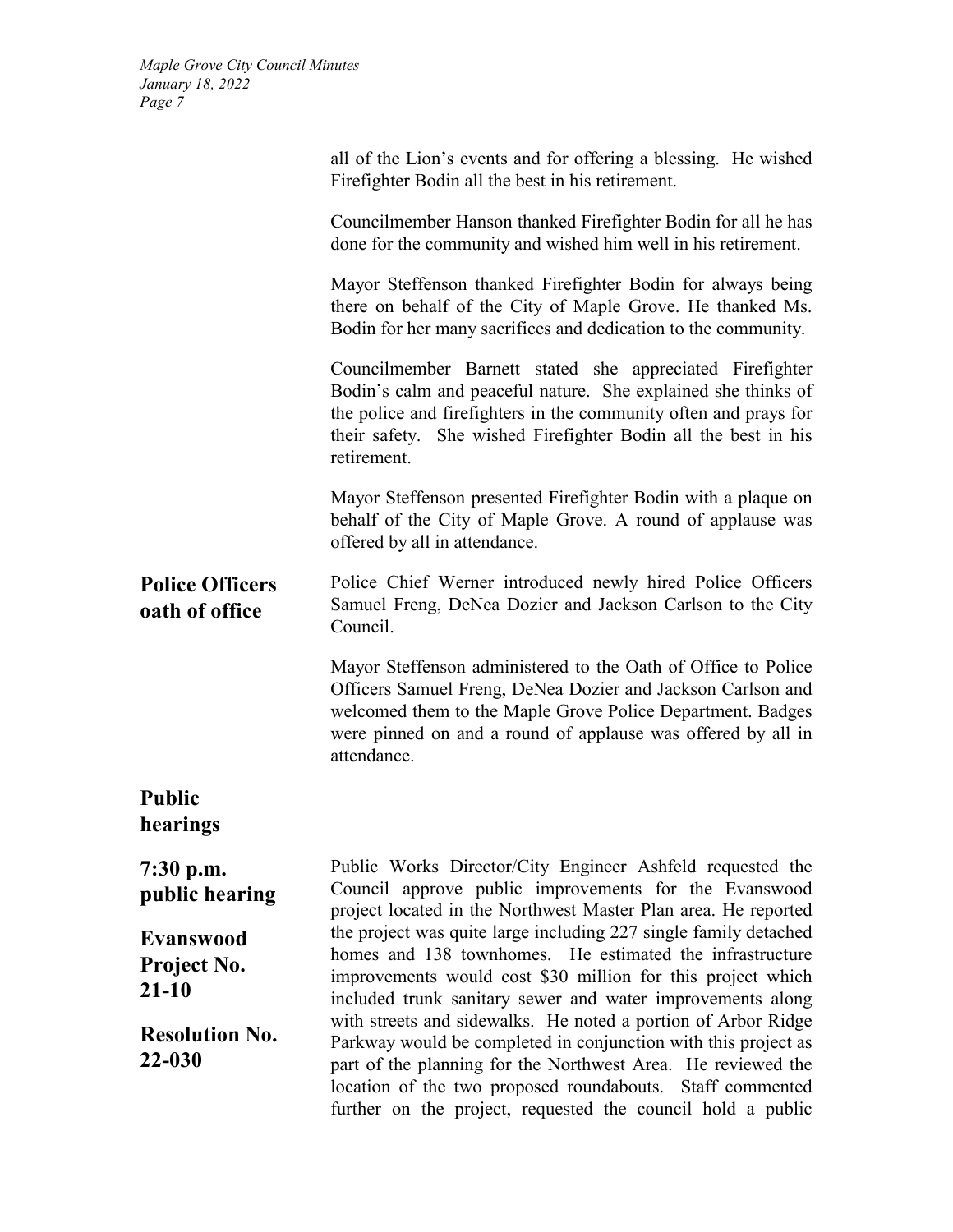hearing and order the Evanswood Project.

Councilmember Jaeger requested further information regarding the lift station associated with this project. Public Works Director/City Engineer Ashfeld explained a trunk sanitary sewer lift station would be completed which would remove two other, older lift stations.

**Motion by Councilmember Barnett, seconded by Councilmember Jaeger, to open the public hearing. Upon call of the motion by Mayor Steffenson, there were five ayes and no nays. Motion carried.**

Mayor Steffenson opened the public hearing at 8:11 p.m. and asked if anyone would like to address this issue.

No public testimony was offered.

**Motion by Councilmember Barnett, seconded by Councilmember Hanson, to close the public hearing at 8:12 p.m. Upon call of the motion by Mayor Steffenson, there were five ayes and no nays. Motion carried.**

**Motion by Councilmember Leith, seconded by Councilmember Barnett, to adopt Resolution No. 22-030 ordering Evanswood Project No. 21-10, pending receipt of surety and ordering plans and specifications. Upon call of the motion by Mayor Steffenson, there were five ayes and no nays. Motion carried.**

**Community and Economic Development items**

**14719 91st Avenue North Variance**

Planning Manager Vickerman explained the applicant is requesting a variance to the shoreland setback for the purpose of constructing an addition off the lakeside of the existing home at 14719 91<sup>st</sup> Avenue North. The proposed expansion would include a sport court, bathroom, golf simulator, and overlook from the home's upper story. The lot abuts Rice Lake and is located within the Shoreland Overlay District, which requires that structures by setback 75 feet from the ordinary high-water level. The existing home is setback about 80 feet from the OHWL. The proposed expansion would place the structure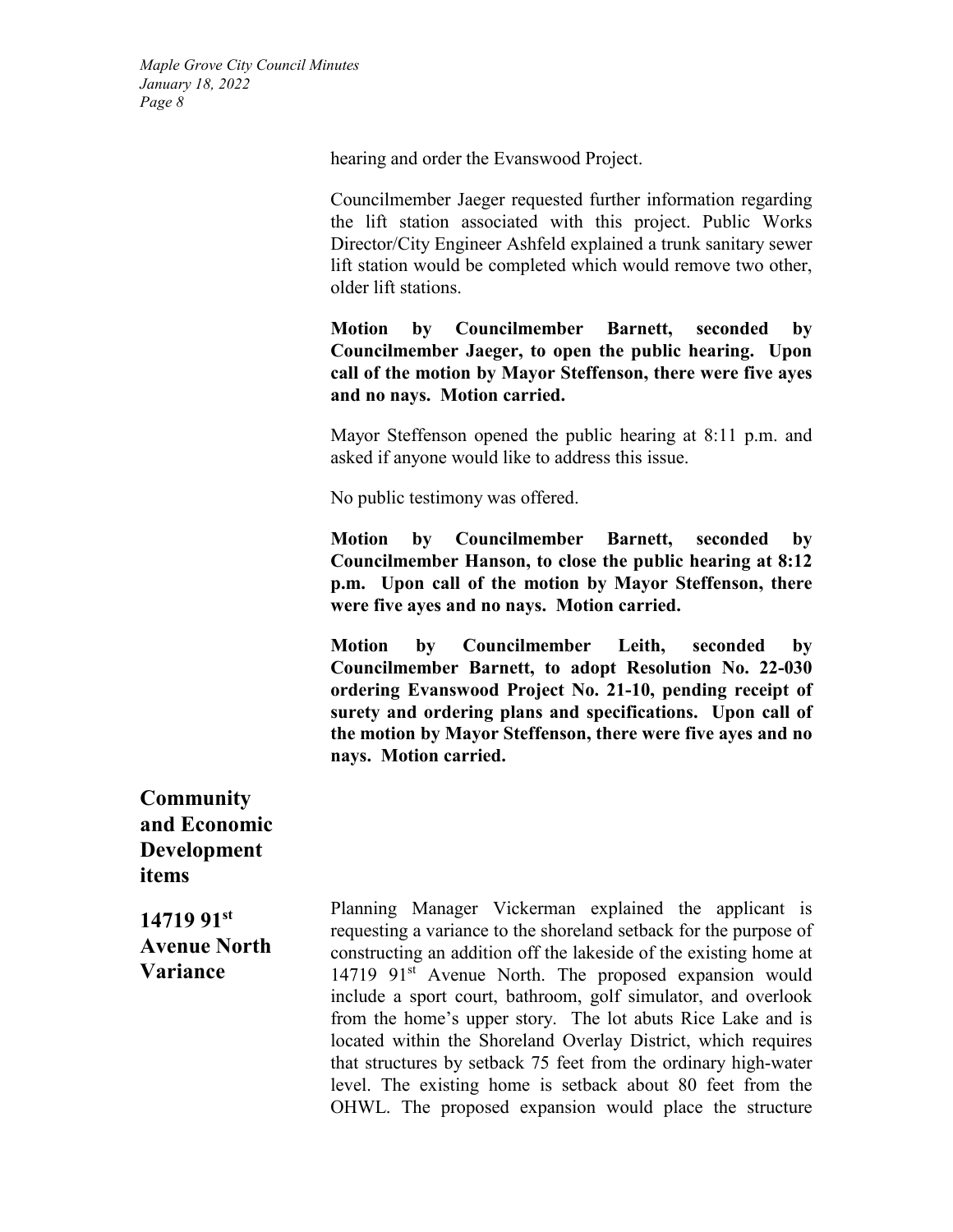> about 69 feet from the OHWL, an encroachment of about 6 feet. Sewered lots abutting recreational development lakes must have a minimum lot area of 20,000 square feet. The lot in question is substandard with an area of 15,238 square feet. This size is similar to other nearby lots. In addition, the home on the abutting lot to the west  $(14749 \t91<sup>st</sup>$  Avenue North) is located approximately 72 feet from the OHWL. The proposed expansion would replace an existing cement patio. Staff discussed the plans in further detail and reported the Planning Commission recommended approval of the six-foot variance request.

> Councilmember Hanson asked if there were any neighbors that expressed opposition to the variance request. Planning Manager Vickerman reported staff received no comments from the neighbors in opposition to the request.

> Councilmember Jaeger explained she lived on Rice Lake and she was concerned with opening up a can of worms if this variance request were approved. She questioned what the DNR had to say about this variance and creating an overlay district. Planning Manager Vickerman explained staff had not approached the DNR just yet regarding the overlay district because staff wanted to receive this direction from the City Council. He noted the DNR did not have jurisdiction over the variance request.

> Councilmember Jaeger asked how many cars the applicant had parked in the driveway. Michael Shimpa, 14719 91<sup>st</sup> Avenue North, reported he purchased the home in 2014 and noted his vehicles are located in the garage. Mr. Shimpa commented further on the sport court he was proposing to add onto his home. He indicated COVID has been very hard on his young family and noted this space would allow his children to be more active while also bringing smiles back to his children's faces.

> Councilmember Leith commented he supported the requested variance noting in 2021 the City approved an 11-foot variance for a home in this same neighborhood.

> Councilmember Barnett stated she was concerned with the fact the Council approved a variance for this neighborhood last year and would now feel obligated to approve another variance. She supported the Council reevaluating the zoning in this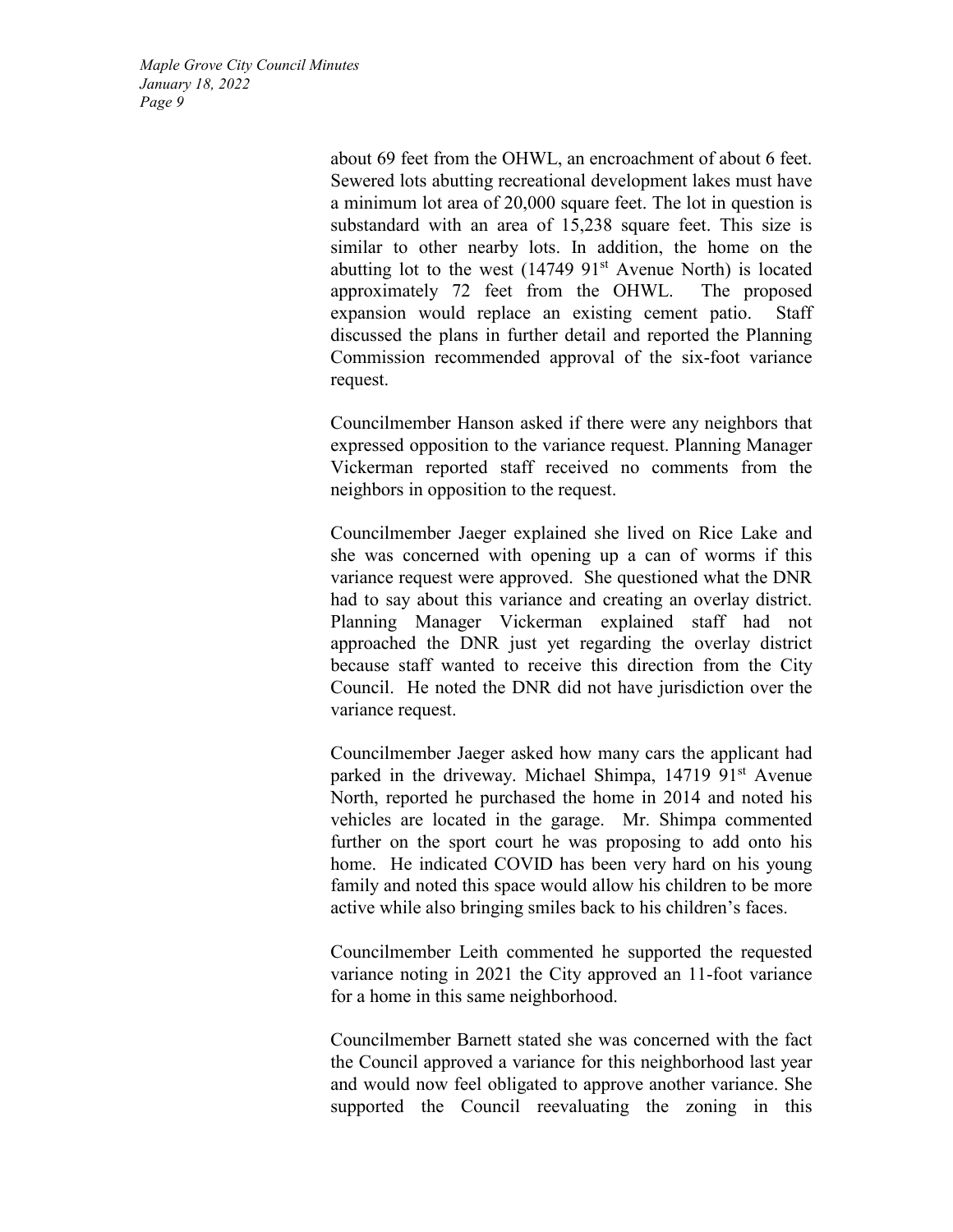> neighborhood or considering an overlay district in order to reduce the number of variances being requested.

> Councilmember Hanson reported the applicant went through all of the requirements to meet a variance. She believed this meant the city was making a decision based on statute requirements and not just because a variance was approved last year. For this reason, she noted she would be supporting this variance.

> Councilmember Jaeger asked if the city recently adjusted the shoreland ordinance. Planning Manager Vickerman reported the adjustments that were made to the shoreland ordinance had to do with the grading, mass grading and tree protection. He explained the adjustments did not have to do with properties that were not in compliance with OHWL setbacks.

> Mayor Steffenson reported there were 19 homes in this neighborhood and 13 had structures within the OHWL setback. He stated he supported the variance as requested because the 75-foot OHWL setback was not in place when the home was built.

> Councilmember Jaeger thanked the applicant for being willing to invest in their home and the community.

> **Motion by Councilmember Jaeger, seconded by Councilmember Leith, to direct the City Attorney to draft a Resolution approving the 14719 91st Avenue North Variance subject to:**

- **1. The applicant addressing to the satisfaction of the city any remaining applicable comments contained in the memorandums from:** 
	- **a. The Community & Economic Development Department dated January 4, 2022**
	- **b. The Water Resources Engineer dated December 6, 2021.**

**The applicant shall acknowledge that Park Dedication requirements are based on staff review and recommendation to the Park and Recreation Board and their subsequent board action. Board meetings are held on the third Thursday of each month.**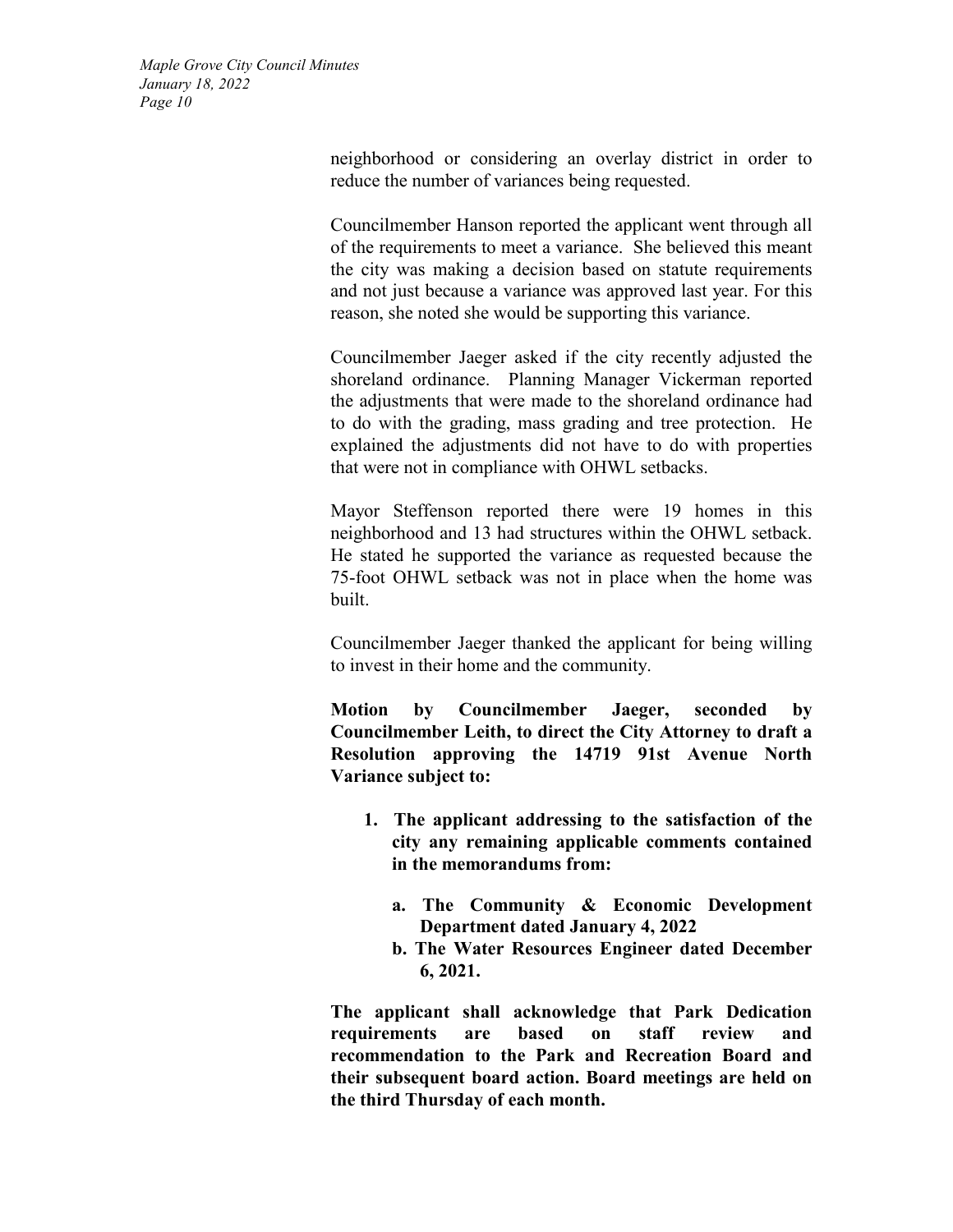#### **Upon call of the motion by Mayor Steffenson, there were five ayes and no nays. Motion carried.**

**PetSuites planned unit development concept stage plan, development stage plan, preliminary and final plat**

Planning Manager Vickerman explained TM Crowley & Associates, developer for PetSuites, has applied for PUD nonresidential concept stage plan, development stage plan, preliminary and final plat for a proposed 11,000 square foot animal (primarily dogs and cats) boarding, daycare, and grooming facility with additional fenced in exterior areas on Upland Lane. The proposed facility has a capacity for approximately 150 dogs, but on average they would expect no more than 100 dog guests per day. PetSuites is a nationally operated brand which recently began to enter and develop in the Minnesota market. There are currently two locations within the Twin Cities market in operation – in Blaine and Eagan. Staff discussed the plans in further detail and reported the Planning Commission recommended approval.

Councilmember Jaeger asked if this property had poor soil borings. Planning Manager Vickerman explained some work would be needed to correct the soils.

Councilmember Jaeger commented this was a small plot of land, but she was looking forward to having another pet amenity in Maple Grove.

Further discussion ensued regarding the stormwater improvements that would be completed on the site.

Dan Conners, PetSuites representative, introduced himself to the Council and thanked them for their consideration.

Councilmember Jaeger requested further information on how the building would be used. Mr. Conners explained the building would be used for pet lodging, both kenneling and daycare purposes.

Councilmember Leith questioned how long it would take to construct this building. Joe Bailey, Sambatek representative, reported groundbreaking would occur in the spring of 2022 and the building would be ready for use in early 2023.

**Motion by Councilmember Leith, seconded by Councilmember Hanson, to direct the City Attorney to draft**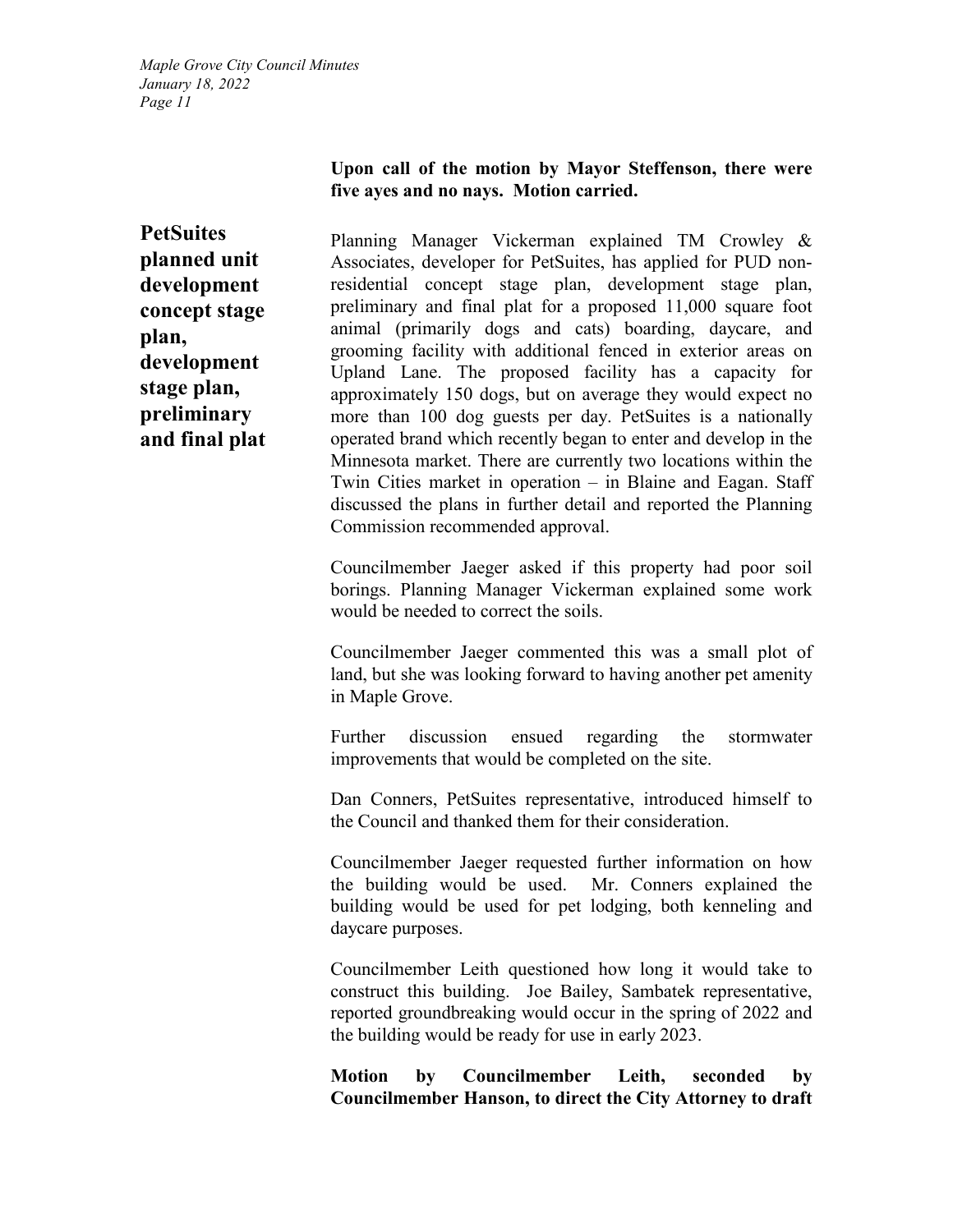**a Resolution and a Planned Unit Development agreement approving the PetSuites PUD concept stage plan, development stage plan, preliminary and final plat subject to:** 

- **1. The applicant addressing to the satisfaction of the city any remaining applicable comments contained in the memorandums from:** 
	- **a. The Community & Economic Development Department, dated December 17, 2021**
	- **b. The Engineering Department, dated December 17, 2021**
	- **c. The Fire Department, dated December 17, 2021**
	- **d. The Building Department, dated December 17, 2021**
	- **e. The Arbor Committee, dated December 23, 2021**
	- **f. The Parks & Recreation Department, dated December 17, 2021**

**The applicant shall acknowledge that Park Dedication requirements are based on staff review and recommendation to the Park and Recreation Board and their subsequent board action. Board meetings are held on the third Thursday of each month.** 

**Upon call of the motion by Mayor Steffenson, there were five ayes and no nays. Motion carried.**

Planning Manager Vickerman updated the Council regarding the following:

The Planning Commission would be meeting on Monday, January 31 to discuss a North Grove Medical Center on Maple Grove Parkway, Weston Commons, AMC theater site, Arbor Lakes Business Park Phase 3 and Summerwell.

**Engineeringpublic works items**

**Easement Vacation No. 21-05**

**Motion by Councilmember Jaeger, seconded by Councilmember Leith, to remove this item from the table. Upon call of the motion by Mayor Steffenson, there were** 

**Report on upcoming community and economic development items**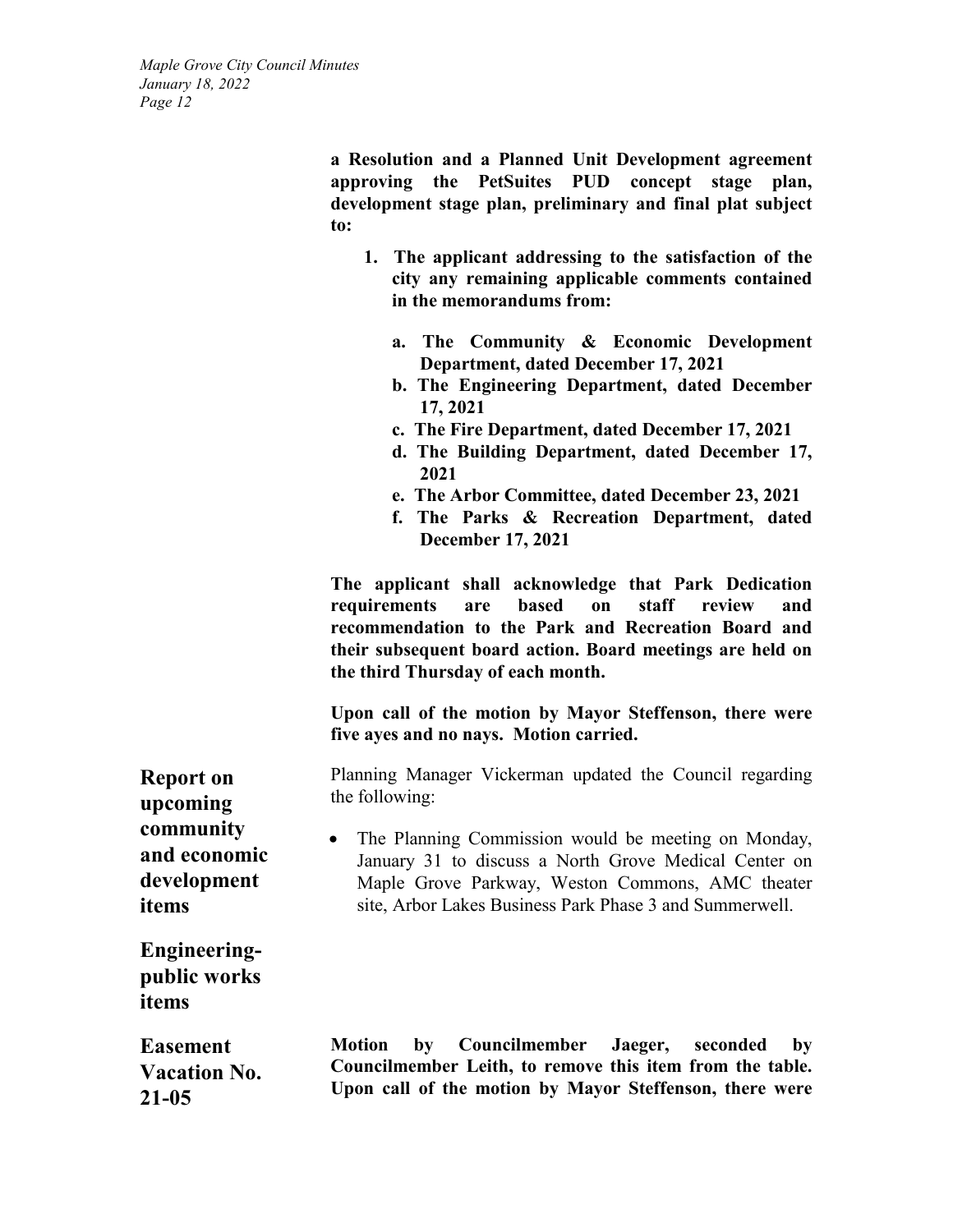## **Resolution No. 22-027**

#### **five ayes and no nays. Motion carried.**

Public Works Director/City Engineer Ashfeld explained the Council considered this item last September. He noted this was an item in conjunction with the Neal Addition Plat. He discussed the action the Council took last September which was to hold the public hearing. He indicated action on the resolution was then tabled in response to the property owner to the south who asked for more time to obtain a survey of her property. He reported there are three other easements on the property to the south and east and encroachments have occurred on these easements. He discussed the course of action that could be pursued to cure the encroachments. Staff recommended the Council take action on the resolution as proposed by staff in order to vacate the portion of land within the Neal Addition.

Councilmember Leith explained staff was recommending the vacation of land on the Neal property only, at this time. Public Works Director/City Engineer Ashfeld reported this was the case.

Councilmember Barnett asked if the property owner to the south had disputed the location of the property line. Public Works Director/City Engineer Ashfeld did not recall this to be the case, but rather that she wanted a survey to be completed on the property due to the fact the easement had been missed at their closing.

Jess Wadleigh, 16916 Weaver Lake Dr N, stated she was not trying to drag this out any longer. She commented she wanted to be clear on property lines and trees. She thanked the city for allowing this item to be tabled and for allowing her property to be surveyed. She explained this was not a simple property line, but rather was on a curve. She questioned what action would be taken next now that the tree survey was done and easement would be released. She wanted to ensure that trees would not be removed from her property.

Public Works Director/City Engineer Ashfeld commented on the tree inventory that was done. He explained typically a metal medallion was nailed to a tree when the inventory was completed, but in this case the trees may have been marked with a pink dot. He noted trees that were typically slated for removal were marked with a large "X". He reported once the easement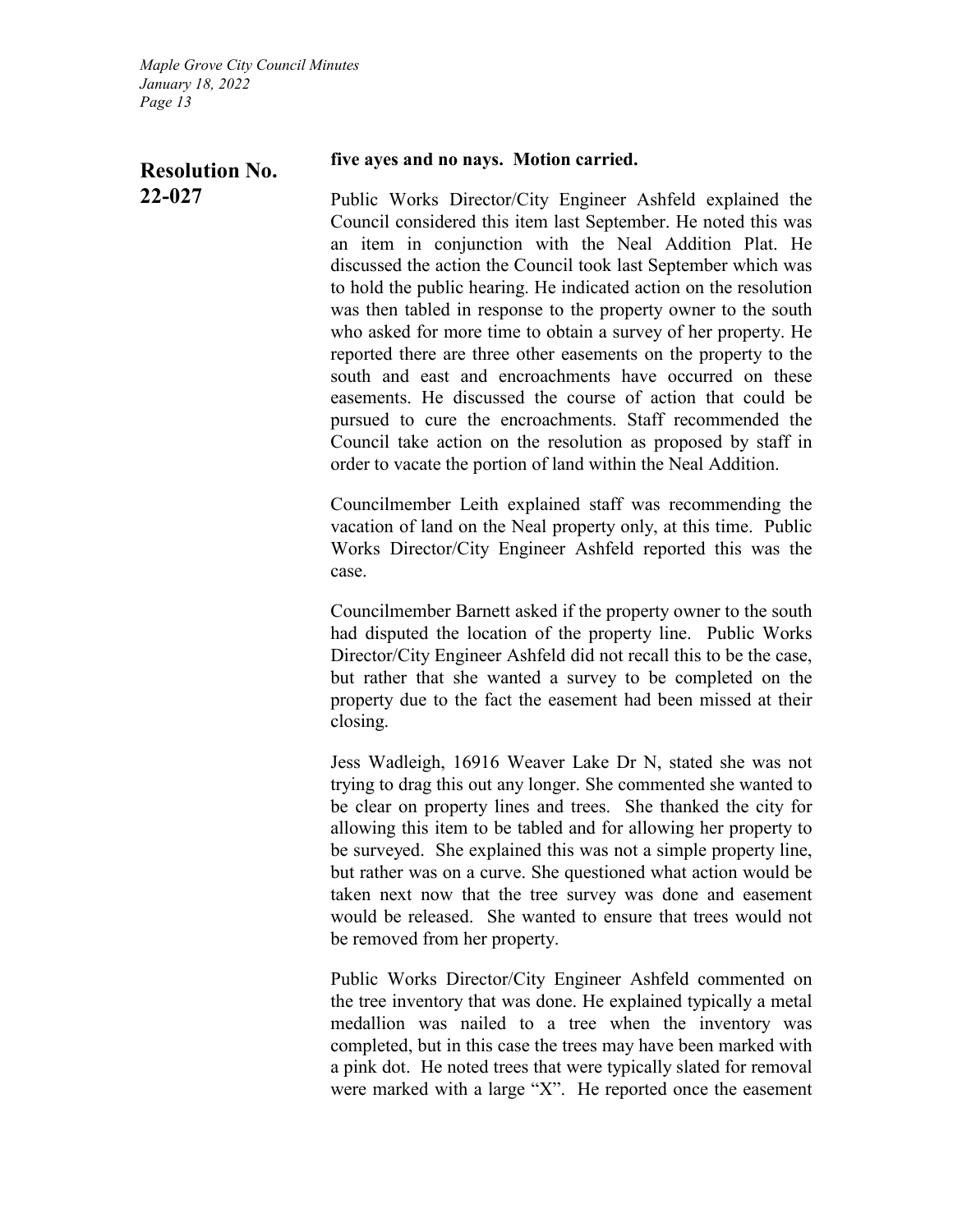> was vacated the property line becomes the property line. He commented the city was not intending to remove trees on the easements, rather the city was giving up its rights to install a trail.

> Councilmember Hanson stated an easement was not an ownership right, rather it was the city's ability to use the land. She commented the easement was a license to use the land for a trail or a road, or a purpose. She indicated the city was vacating its license to the property.

> Ms. Wadleigh understood she would not be given land. She indicated she wanted to better understand how she would know where the property line was located. Again, she feared that trees were marked on the Neal property when in fact they were located on her property.

> Councilmember Hanson stated she anticipated some of the trees might be located right on the property line.

> Mayor Steffenson encouraged the neighbors to walk the line in order to better understand where the property line is and help reach an agreement. He indicated this would also help in understanding what trees would or would not be removed. He explained he supported the city moving forward with vacating the other three easements surrounding this property. Public Works Director/City Engineer Ashfeld agreed with this recommendation.

> Planning Manager Vickerman commented further on the fences that would have to be installed to ensure the trees were preserved.

> **Motion by Councilmember Hanson, seconded by Councilmember Barnett, to adopt Resolution No. 22-027 vacating certain easement located in the City of Maple Grove, County of Hennepin, State of Minnesota. Upon call of the motion by Mayor Steffenson, there were five ayes and no nays. Motion carried.**

> Director of Public Works/City Engineer Ashfeld updated the Council regarding the following:

> • The city would be making an application in the hopes of receiving federal funding that would assist with completing

**Report on upcoming engineering items**